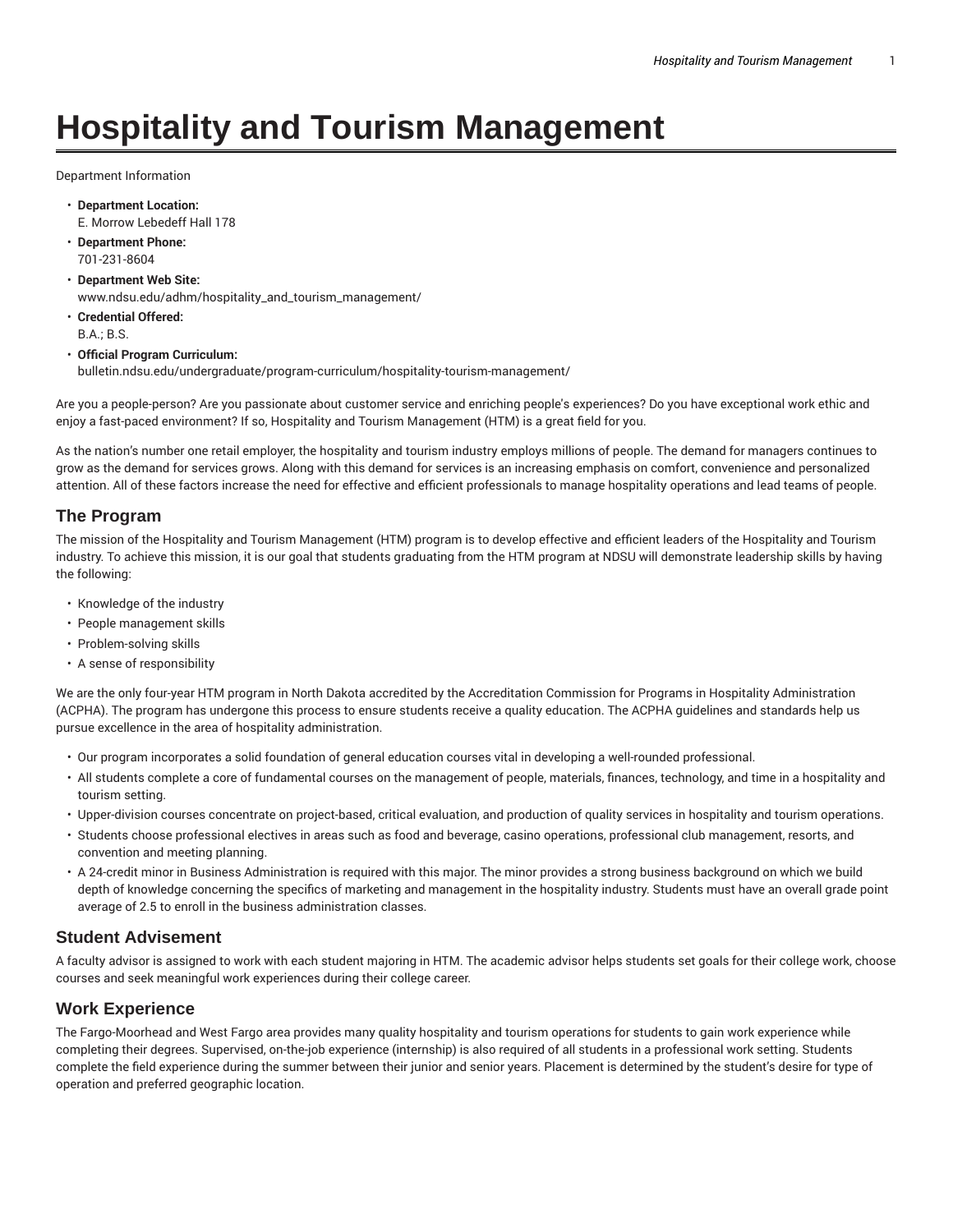## **Career Opportunities**

The HTM program at NDSU provides you with a strong educational background for a variety of career options in the hospitality industry. The starting salary for a graduate in the HTM field can range from \$30,000 to \$40,000 with great possibility for increase in salary after the completion of management training. Students graduating with industry experience also may start at a higher rate.

Feed your passion and build your career in one of the following areas:

- Hotels, resorts, and other lodging operations
- Restaurants, catering, and other food and beverage operations
- Meetings, conventions, and event planning
- Travel, tourism, and transportation
- Theme parks, private clubs, and gaming operations
- Services sales and marketing

## **STUDENT ORGANIZATION**

The Hospitality Student Association (HSA) is open to all majors and minors in the program. They meet monthly, bring in industry speakers, tour local operations, plan and undertake study trips, and plan and produce the Food and Wine Show each spring.

### **Financial Aid and Scholarships**

The Office of Financial Aid and Scholarships makes available grants, loans, scholarships and work-study employment. Scholarships are also available through the Department of Apparel, Design, and Hospitality Management. Additionally, several hospitality associations have funds for scholarships, which are awarded by the associations through regional and national competition. Contact the Office of Financial Aid and Scholarships, One Stop or the Department of Apparel, Design, and Hospitality Management for additional information.

## **Plan of Study**

Please note this is a sample plan of study and not an official curriculum. Actual student schedules for each semester will vary depending on start year, education goals, applicable transfer credit, and course availability. Students are encouraged to work with their academic advisor on a regular basis to review degree progress and customize an individual plan of study.

| Freshman                   |                          |                       |                |
|----------------------------|--------------------------|-----------------------|----------------|
| Fall                       | <b>Credits Spring</b>    | <b>Credits</b>        |                |
| <b>ADHM 140</b>            | 3 ACCT 102               | 3                     |                |
| <b>CSCI 114 or MIS 116</b> | 3 ADHM 141               | 3                     |                |
| <b>ENGL 110</b>            | 4 ENGL 120               | 3                     |                |
| Social/Behavioral Science  | 3 Humanities/Fine Arts   | 3                     |                |
| Wellness                   | 2 Quantitative Reasoning | 3                     |                |
|                            | 15                       | 15                    |                |
| Sophomore                  |                          |                       |                |
| Fall                       | <b>Credits Spring</b>    | <b>Credits</b>        |                |
| ADHM 241                   | 3 ADHM 360               | 3                     |                |
| ADHM 301                   | 3 HTM Elective           | 3                     |                |
| <b>COMM 110</b>            | 3 ECON 105               | 3                     |                |
| Humanities & FA            | 3 Science/Tech w lab     | $\overline{4}$        |                |
| Science                    | 3 Social/Behavioral      | 3                     |                |
|                            | 15                       | 16                    |                |
| Junior                     |                          |                       |                |
| Fall                       | <b>Credits Spring</b>    | <b>Credits Summer</b> | <b>Credits</b> |
| <b>MGMT 320</b>            | 3 ADHM 381               | 3 ADHM 496            | 3              |
| <b>MRKT 320</b>            | 3 ADHM 435               | 3                     |                |
| <b>ENGL 320</b>            | 3 HTM Elective           | 3                     |                |
| <b>HTM Elective</b>        | 3 BA Minor Elective      | 3                     |                |